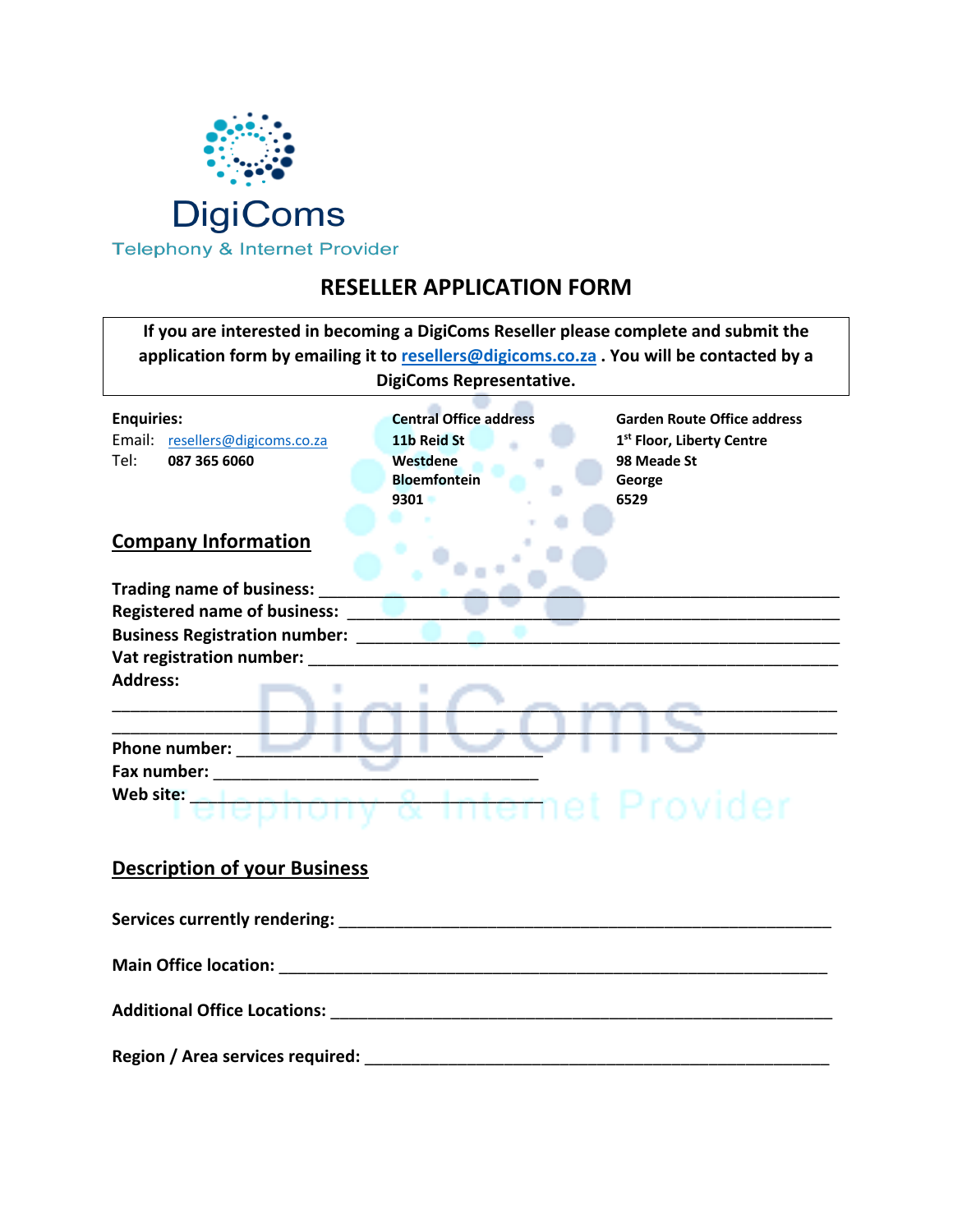

## **Details / Directors/ Members**

| Email:                                            |
|---------------------------------------------------|
| Contact Number: ________________                  |
|                                                   |
|                                                   |
|                                                   |
| <b>Contact Number:</b>                            |
|                                                   |
|                                                   |
|                                                   |
| Contact Number: ___________________               |
|                                                   |
|                                                   |
|                                                   |
|                                                   |
|                                                   |
| <b>Technical Support Manager Name:</b>            |
| <b>Technical Support Manager Email:</b><br>ID no: |
|                                                   |
| Number of full-time employees & Internet Provider |

| Total:                          |  |
|---------------------------------|--|
| <b>Sales Reps:</b>              |  |
| <b>Technical Support Staff:</b> |  |

# Your company prefer which Billing

| Billing on your behalf (your brand) |
|-------------------------------------|
| <b>Billing as DigiComs</b>          |
| You do your own Billing             |

 $\begin{array}{c} \square \\ \square \end{array}$